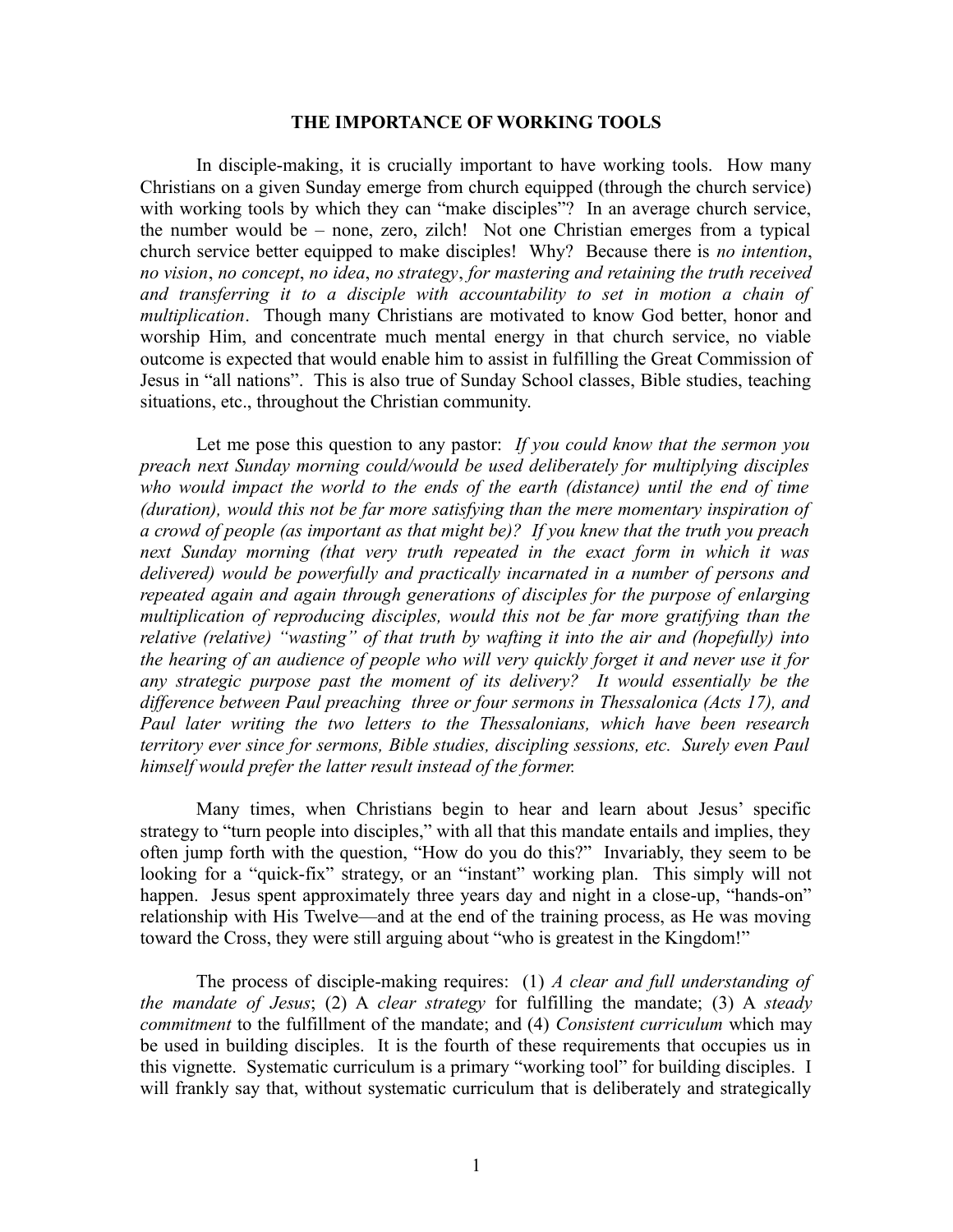transferred through generations of disciples, you will never make disciples after the Jesus Standard. The Gospel records show every evidence that Jesus used such curriculum in building His Twelve.

When I began to see and realize the strategy Jesus modeled and mandated, I immediately looked for some man who was already pursuing that strategy, and any materials I could find to help me understand it. *I could not find a single such man* (what a tragedy!), but I managed to locate a few published documents on disciple-making. At the time, all I could find was Robert Coleman's The Master Plan of Evangelism, Leroy Eims' The Lost Art of Disciple-making, and Walter Henrichsen's Disciples Are Made, Not Born. I wore these books out, reading each work carefully and then re-reading parts of each over and over. Coleman's book was most instrumental in showing me the model of Jesus (I have re-read all or parts of it again and again, and have re-worked it in my mind many, many times). The other two books helped greatly concerning the method of disciple-making. As I began to re-read my Bible (the primary Textbook for disciplemaking strategy and curriculum) through the lens of disciple-making, I found that it was *everywhere* on the pages of Scripture (in both the Old Testament and the New Testament). The concept of making disciples enlarged daily in my mind and heart, and I am still in hot pursuit of the concept, constantly reading and studying about it. "The final vote of things Christian is cast with the feet," and I began to implement the disclosures God was giving. My understanding was being steadily formed by reading, teaching, discussing, observing many varying ministries, and prayerfully turning all of this over and over in my mind daily.

I ransacked the Gospels, the Book of Acts, and the epistles of the New Testament, looking for the strategy of Jesus and His disciples. I now see that such strategy is everywhere, but I was handicapped by all of the traditional paradigms I had held previously and thus my investigation only slowly disclosed that which is now so very clear and apparent to me. It was only when I began to examine the New Testament emphasis on *transferred truth*, or doctrinal teaching, that I saw how absolutely indispensable systematic curriculum is in building disciples. Every document of the New Testament is laden with doctrinal truth and is incredibly clear in presentation of it. This is especially evident in Paul's epistles, *each one of which was written to build disciples.* The old clamor for "Christianity without doctrine" is a will-of-the-wisp. No such valid Christianity exists. As I close this brief vignette, let me encourage you to read and study Romans 6:16-18, particularly verse 17, noting the importance of an "exact form of doctrine" in securing victory over sin in daily life. Then read and study Acts 2:42, noting which discipline is recorded *first* ("the Apostle's *doctrine").* Finally, read and study the great Gospel statement in I Timothy 2:3-6, especially noting these words, "God our Savior….desires all men to be saved *and to come to the knowledge of the truth*." Sadly, we have given all of our attention to getting people "saved" (who can fault this motive?) and have basically ignored God's intent that every saved person be brought to an enlarging and dominating awareness of *His truth* (who can *fail* to see the fault of this omission?*)* It is my earnest prayer that these studies will be useful in ministering to you personally, and will provide useable working tools to transfer to a disciple with the